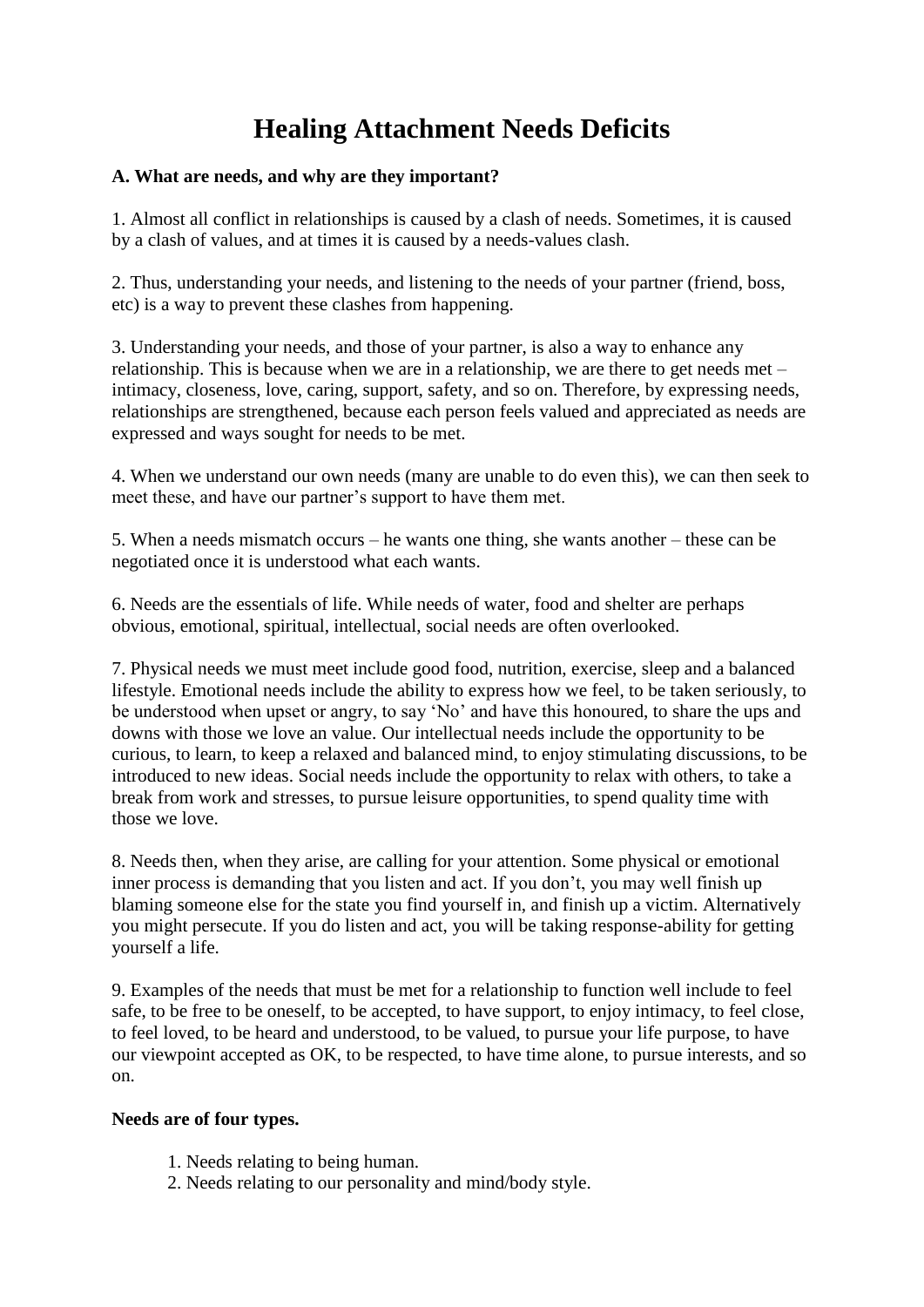- 3. Needs that arise because of childhood damage.
- 4. Needs relating to having our values respected.

# **1. Needs relating to being human**

1. If you are inadequately meeting your needs, you may die as a result. Heart attacks may occur if adequate sleep, peace, relaxation and a balanced life are not met. We have needs on so many levels, yet most of us are making a miserable job of looking after even our basic physical needs.

2. All humans (and relationships) require nurturing, safety, acceptance, respect, valuing, appreciation, to be understood, to be heard, to be noticed, to be loved, to be liked, and to connect with others.

3. These key human needs can be well met in a good relationship – provided each partner knows how to meet these needs in self and is able to do so. It is for this reason that so many people want a relationship, yet because so few have the required skills, most people don"t get their needs met in a relationship – and so the relationship fails.

4. If you feel undervalued, unimportant, disrespected, resentful, unable to communicate or connect, withdrawn, unable to shed or share emotions, swinging from passive responses to aggressive responses – then as likely as not, your needs are not being met – by yourself or by the relationship.

5. When your needs are not being met, it doesn"t mean someone is wrong, or behaving badly. Needs are an individual affair. Even when needs are expressed, it will depend on the other person"s conditioning or personality type as to whether or not they can understand, let alone help you meet, their request for support..

# **2. Needs resulting from personality and body/mind type**

1. People come in all shapes, sizes, mental type and emotional type. Thus, one person may have a high need to be close to a partner, while another may prefer to spend more time apart. One person may have a high sex drive, their partner may not.

2. It helps to understand that people"s different needs may simply come from the way they are wired. This doesn"t make them right/wrong or better/worse.

3. Some of the differences in the way we function can be put down to genetics, environment, or choices, especially those made earlier in life. Some of these may be simple gender differences, such as the tendency for women to be more emotionally aware and expressive, while men will rely more on their mind to manage issues.

4. In general, we expect people to be like us. Therefore, we don"t allow for difference, and may find ourselves expecting the other person to behave as we do. For example, one person who wakes up early and gets breakfast made may expect their partner to do the same. But if their partner is a night owl, it is unlikely they will also find getting up in the morning easy.

# **3. Needs resulting from childhood damage**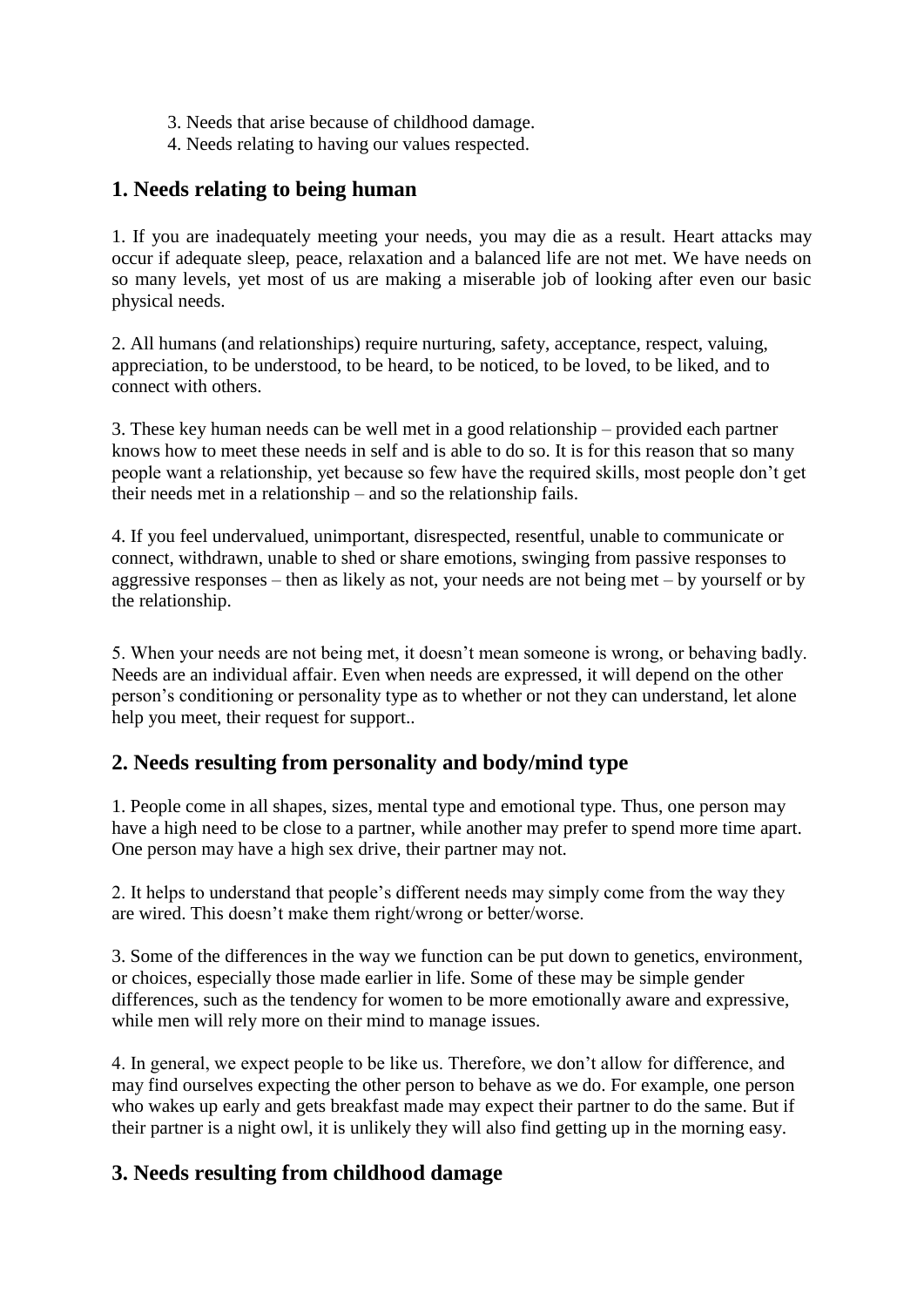1. When we react emotionally, it is normally a need from our past damage that is being triggered. Often that originates in childhood, but it could also have its origin in a previous unsatisfactory relationship.

2. Damage in childhood also creates needs specific to that damage. So a person who never got sufficient attention from caregivers for example, may grow up with high needs for attention or understanding, or to be heard.

3. Needs we have may reflect this damage, and we may even become "needy" in an attempt to satiate our needs. Someone who constantly expects others to listen to them talking relentlessly, or someone who constantly demands the attention of others, is demonstrating neediness.

4. We can become "fixated" on unmet childhood needs for the remainder of our life. Consequently, we will continue to be "needy" ad nauseum. We may reach out to get these met, desperately demand that they be met, or withdraw and give up on getting them met.

5. Because such unmet needs can cause havoc in relationships, we must learn how to get this neediness attended to, stop living a life that is out of balance, and stop expecting our partners to compensate for our past.

6. It is not our partner"s job to intuit our needs, or even to meet them. We can ask, though, for help to get them met. Therefore, when we are feeling emotional, we must determine and then express what our need is that our emotion is reminding us we want met.

7. We experience the world through our childhood damage and mind/body/personality type. We never experience reality as it is. Thus, we get into conflict by experiencing events differently to others. Because we have a need to be understood, heard, responded to according to reality as we experience it, we will inevitably get into conflict when others see events at odds to the way we see them.

8. At times, our personality type, or past damage, means that when we try to communicate with another, it simply isn't possible. We are too mismatched for understanding to occur. If these severe mismatches are too many or too severe, then a functional relationship is simply not possible.

9. Childhood damage is usually at cause when our emotional reactions are intense. These reactions often prevent us from thinking or speaking rationally, which leaves us even more unable to communicate, make ourselves understood, or understand others. Because we were often misunderstood in childhood, it may take very little misunderstanding from others to reactivate those wounds.

#### **4. Needs relating to values clashes**.

1. Whenever we come up against someone who"s *values* are different than ours, we can also find ourselves reacting. This is because we like people to be like us, have our values, because we usually think that the way we see the world is 'right.'

2. However this is not a true need, because it is not essential that others have values like ours.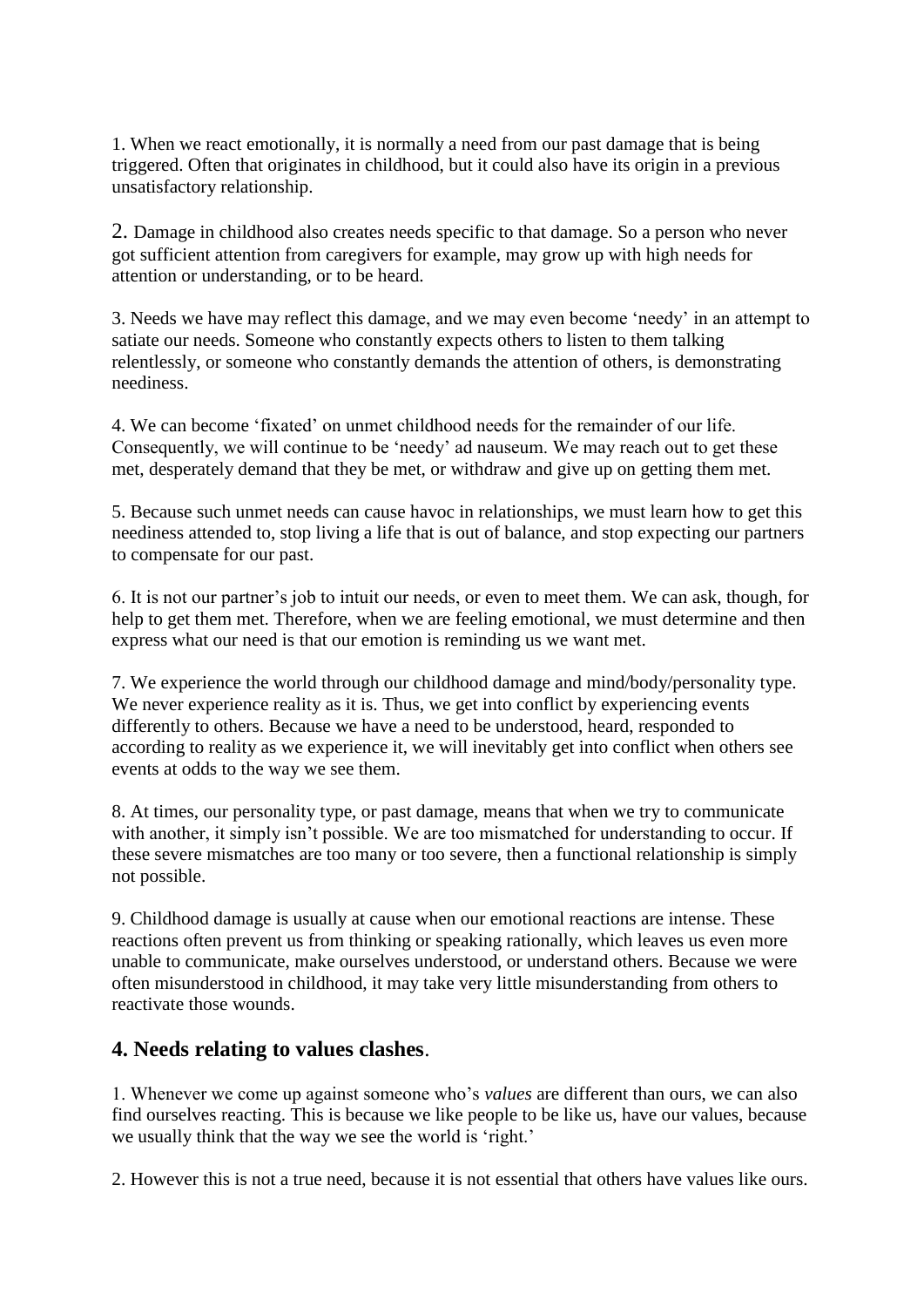Nonetheless, we may react as if it is a need. In truth, this is really a *want*.

3. If we are reacting because we think we are "right", it could be because we can see that our need is not being met, or because we consider that our value should be followed.

4. Needs may generate our values. Thus, the need to be clean and tidy becomes a value to be clean and tidy. Therefore, we may wish for the value of cleanliness to be maintained in our home, but underlying this is a need to feel safe from disease, or unpleasantness. Similarly, the value of tidiness may arise because of a need for order in our life.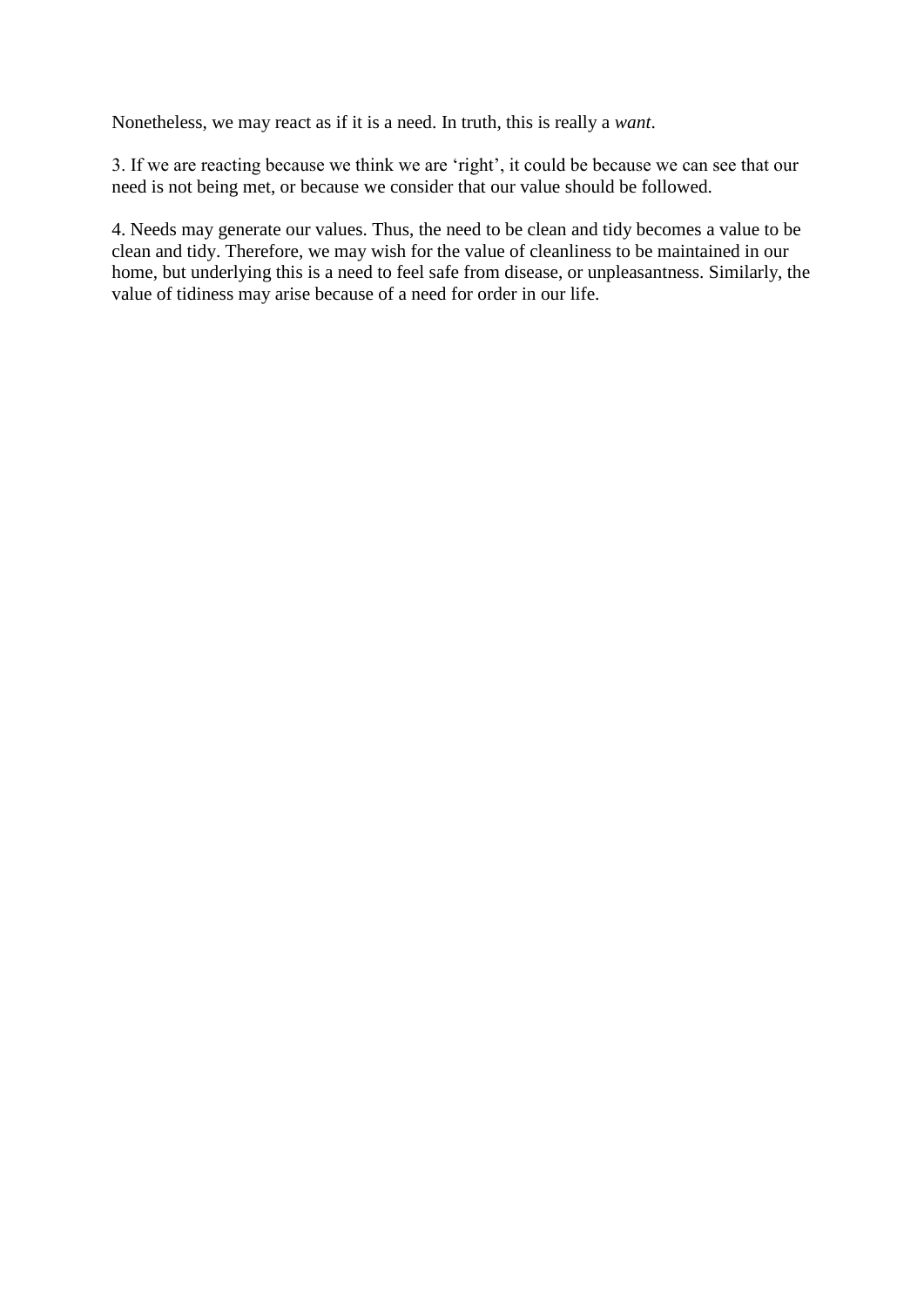# **B. What are Values?**

1. Values are beliefs we have about what in our view is "right". We develop values in regards to tidiness, cleanliness, being on time, helping around the house, times to get up and go to bed, rules about 'being married till death do us part,' and so on. People with a religious viewpoint often have many values about the way people should or should not behave.

2. Some values arise from needs. For example, if we believe that children should never be hit, it may be because we empathize with them, and realize that they have a *need* for safety and a *need* not to be physically hurt.

3. Most beliefs are generated by our beliefs about the way things "should" be. "Marriage should be forever" is a belief which causes a person to place a *value* on staying in the marriage, even if there is a *need* to feel safe and leave it.

4. Values generated by beliefs can be changed by altering the way you see things. Values generated by needs have a more functional aspect to them, and so are not so easy to give up. For example, "God likes me when I'm good" is a belief, and so if a value of 'being good' is based on that, it can be changed by developing a different belief about God.

5. Some of the most commonly held values that cause conflict in a relationship are these:

I (or you) must please others I (or you) must be perfect I (or you) must hurry up I (or you) must be strong I (or you) must try hard

# **C. What are wants ?**

1. Wants arise when needs or values remain unconscious to their owner, are not expressed, or not met.

2. A person may *want* a drink of alcohol, but may in fact *need* loving, or to be understood. A person may *want* to gamble, but may *need* to process their emotions such as anxiety, hurt, etc.

3. Wants, then are what we resort to when we seem unable to meet our needs in healthy ways.

4. In relationships, wants may arise when needs have been consistently ignored. For example, a person may *wan*t to lash out and hit someone, whereas their *need* is to be heard and understood. A person may *want* to persecute, but their *need* may be to feel more in control.

# **D. Examples of needs clashes in a relationship**

\* If you are bothered by the other"s control, are you being (or wanting to be) controlling of yourself or others?

\* If you are feeling treated as unimportant, are you treating yourself as important by not valuing self?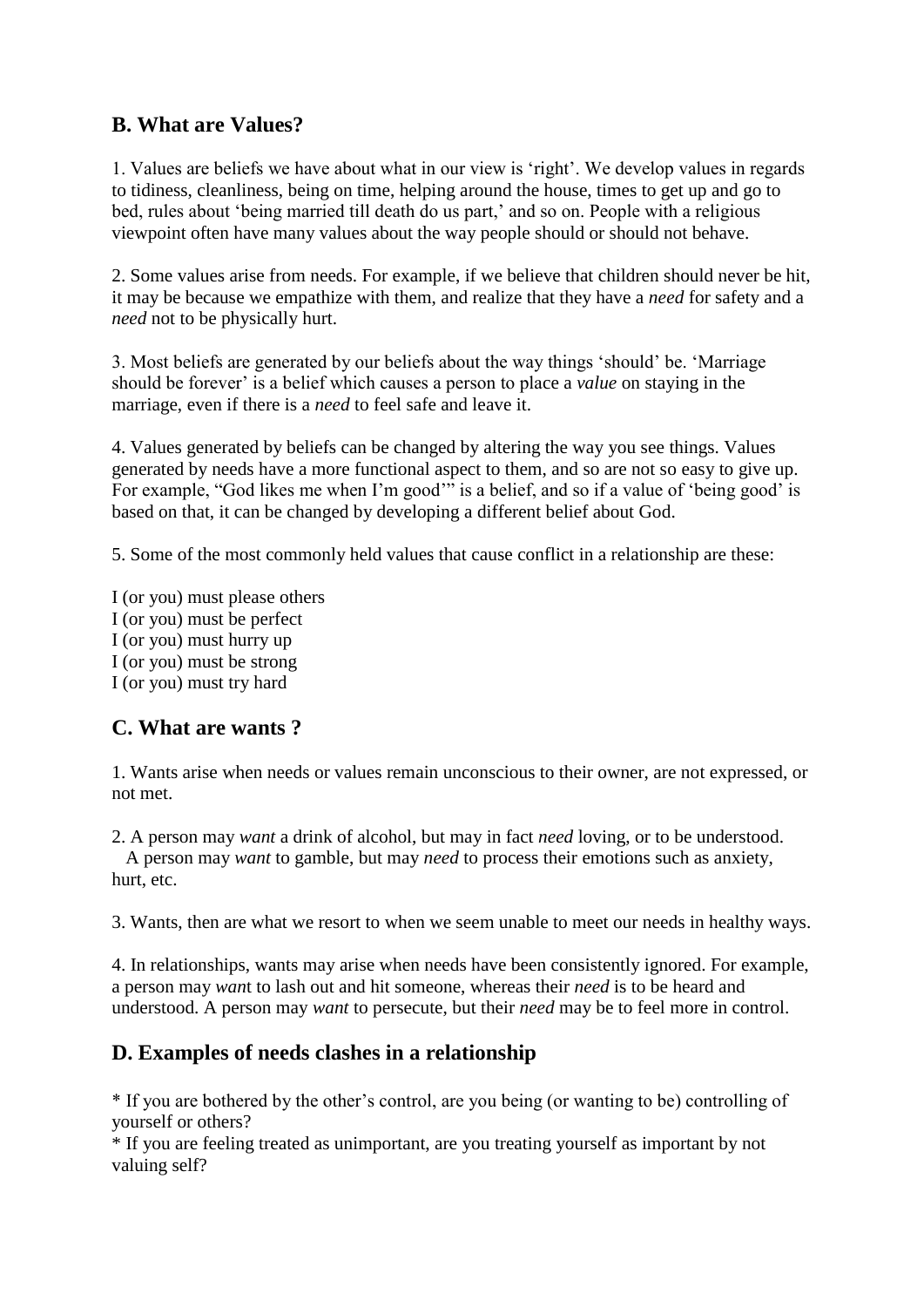\* If the other"s behaviour makes you feel one down, are you believing or treating yourself as being one down?

\* If you are not being respected, are you respectful of yourself?

\* If you are feeling as though you"re being treated like a fool, are you believing you are one?

\* If you are feeling hurt, do you treat yourself in a way that is neglectful and therefore

hurtful, or remain passive and unlistening to your own needs? Do you fear you are not the priority, because you"ve learned not to be a priority?

Tune in to how you are feeling, and find out the need that is lurking just under your skin.

Needs clashes can be resolved with good communication, owning your own need, not owning the other person"s need, seeking ways in which each can get their needs met, or close to.

*Here are some guidelines as to how to determine when you are experiencing a values clash as opposed to a clash of needs.*

| <b>VALUE</b>                             | NEED                                           |
|------------------------------------------|------------------------------------------------|
|                                          |                                                |
| * shoulds, musts, oughts you expect from | * functional difficulties are caused by the    |
| self and/or others                       | behaviours of others                           |
| * others have difficulty fathoming the   | * your problem is one most people would        |
| nature of your problem                   | share with you were they in your shoes         |
| * any difficulty you have functioning is | * you cannot function adequately because of    |
| determined totally by your chosen        | the other's behaviour                          |
| perspective                              |                                                |
| * other's behaviour triggers issues of   | * other's behaviour triggers issues related to |
| control, standards, what is 'right'      | loss of autonomy, safety, connection,          |
|                                          | support                                        |
| * other's behaviour triggers feelings of | * other's behaviour triggers feelings of       |
| anger, frustration, resentment, anxiety  | helplessness, powerlessness, sadness, grief,   |
|                                          | general victim feelings                        |

#### **E. Your early childhood relationships set the scene for your adult ones.**

- 1. Your connections to your early caregivers, and the way you dealt with conflict as a child, will give you clues as to your conflict style as an adult.
- 2. If you anxiously attempted to connect with caregivers who made this difficult for you, you may now develop similar concerns when in conflict as an adult. These concerns will drive your behaviour.
- 3. If you withdrew, quietened down, or tried to escape conflict as a child, you are likely to behave similarly as an adult.
- 4. As an adult, you will recognise that you have a "strategy" for managing conflict. This strategy is more likely to be connected to a childhood pattern, than be useful in an adult conflictual situation.
- 5. Your strategy is an attempt, albeit perhaps no longer a very useful one, to meet a need. Understanding what this need might be, will be the first step towards making better use of relationship conflict.
- 6. The most common source of conflict in relationship occurs when unmet needs in childhood are left unmet. They may be left unmet because those needs are difficult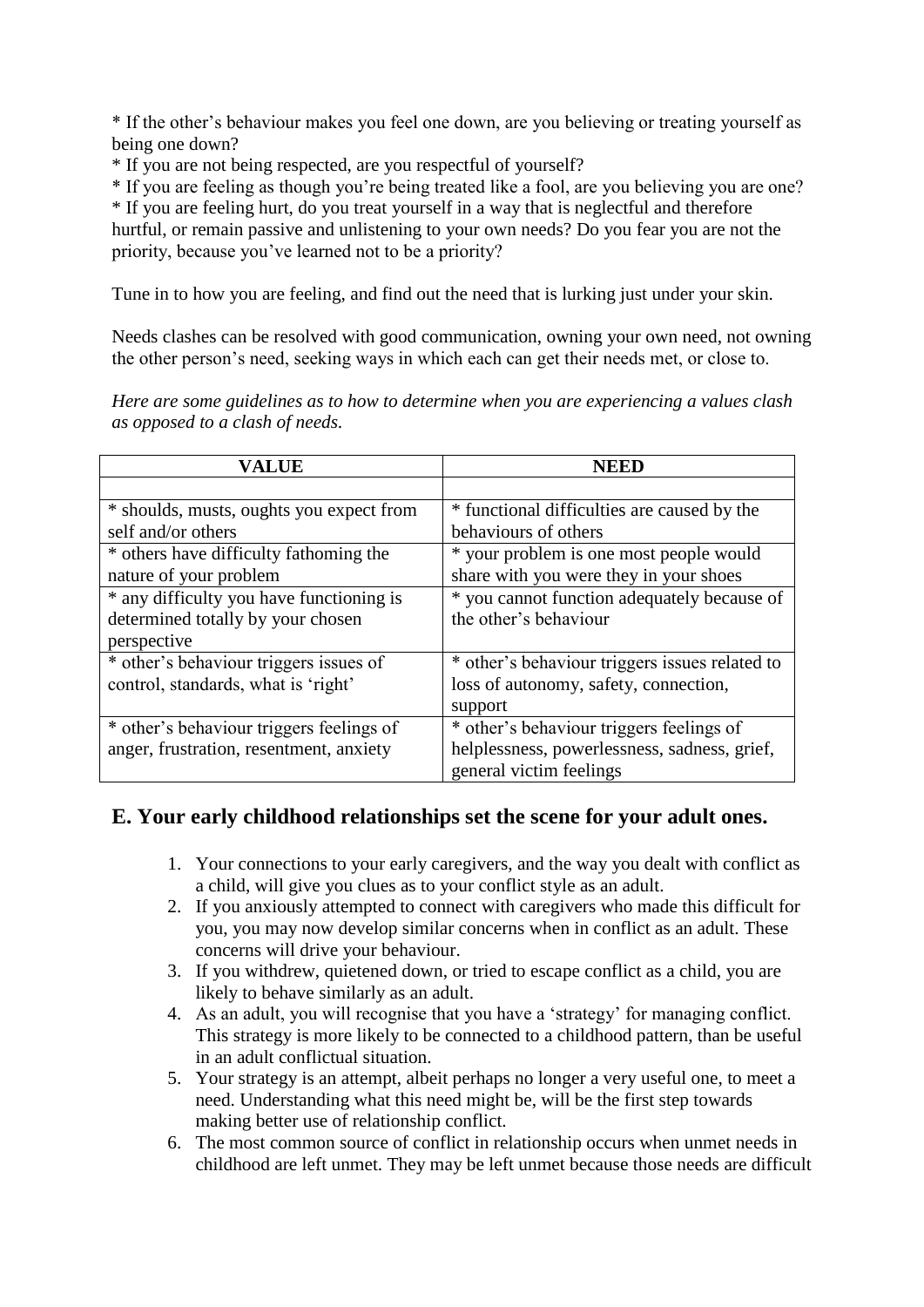to either detect, express, or action or a combination of these.

- 7. A needs clash occurs when a couple both have unmet needs, and argue the point in order to get their own needs met as a priority. Usually this becomes a blind power play, to match the loss of power experienced in childhood.
- 8. When needs clashes occur, couples must honour this difference. This requires each to recognise and honour possibly inexplicable needs requirements of the other.
- 9. There must be a 50/50 needs meeting for couples to maintain a balanced relationship. While there may be an imbalance of needs meeting in specific areas (eg earning money, caring for kids) , overall a balance must be sought.
- 10. If needs are not successfully met, then we may seek wants instead. eg. If our need to connect with another is not met, a person may seek solace in alcohol, internet sex, etc.
- 11. Thus, in order to function successfully in any relationship, we must detect our neediness, own it, and take steps to meet these needs or seek support to get them met without getting caught in the Control Drama Triangle.
- 12. Successful couples learn what their unmet needs are, accept that they alone must work on these, and take steps to resolve conflict constructively, and reduce the intensity of these repeating patterns.

#### **F. Other factors that will push your buttons.**

- 1. Conflict can also occur when there is a similar values clash, or when wants are not successfully met, or when desires are thwarted.
- 2. The most common button-pushing occurs when we are thwarted from just being who we are.
- 3. Sometimes conflict occurs because of a clash across these options. For example one person has unmet needs, which clashes with the other"s beliefs or values. Similarly, needs/wants, values/desires and so on can also arise as clashes.
- 4. No matter what pushes our buttons, they can only be pressed because of what is going on *within* us. What is going on *between* us simply impacts on our internal programming.
- 5. Thus, problems that look as though they are 'out there', are all actually going on 'in here'.

#### **G. Why bother healing past attachment wounds?**

- 1. Attachment is an innate motivating force. It will control our relationships, unless we control it. Suppressing or ignoring the power of attachment amounts to surrendering to its impact in our relationships.
- 2. Secure dependence on another complements, rather than undermines, our ability to be an autonomous individual. No-one is an island.
- 3. By becoming more secure in our relationship, we build a stronger and more positive sense of self. Thus, a sound interdependency is healthier than being self-sufficient or separate from others.
- 4. A positive connection with a significant other tranquillizes the nervous system, offers a buffer to life's stressors, and provides a platform for personal development.
- 5. People who have a secure attachment to another adult figure do better at reaching out to others, and are able to deal more positively with conflict and stress in life.
- 6. When we are emotionally responsive and accessible, we build bonds with others. This